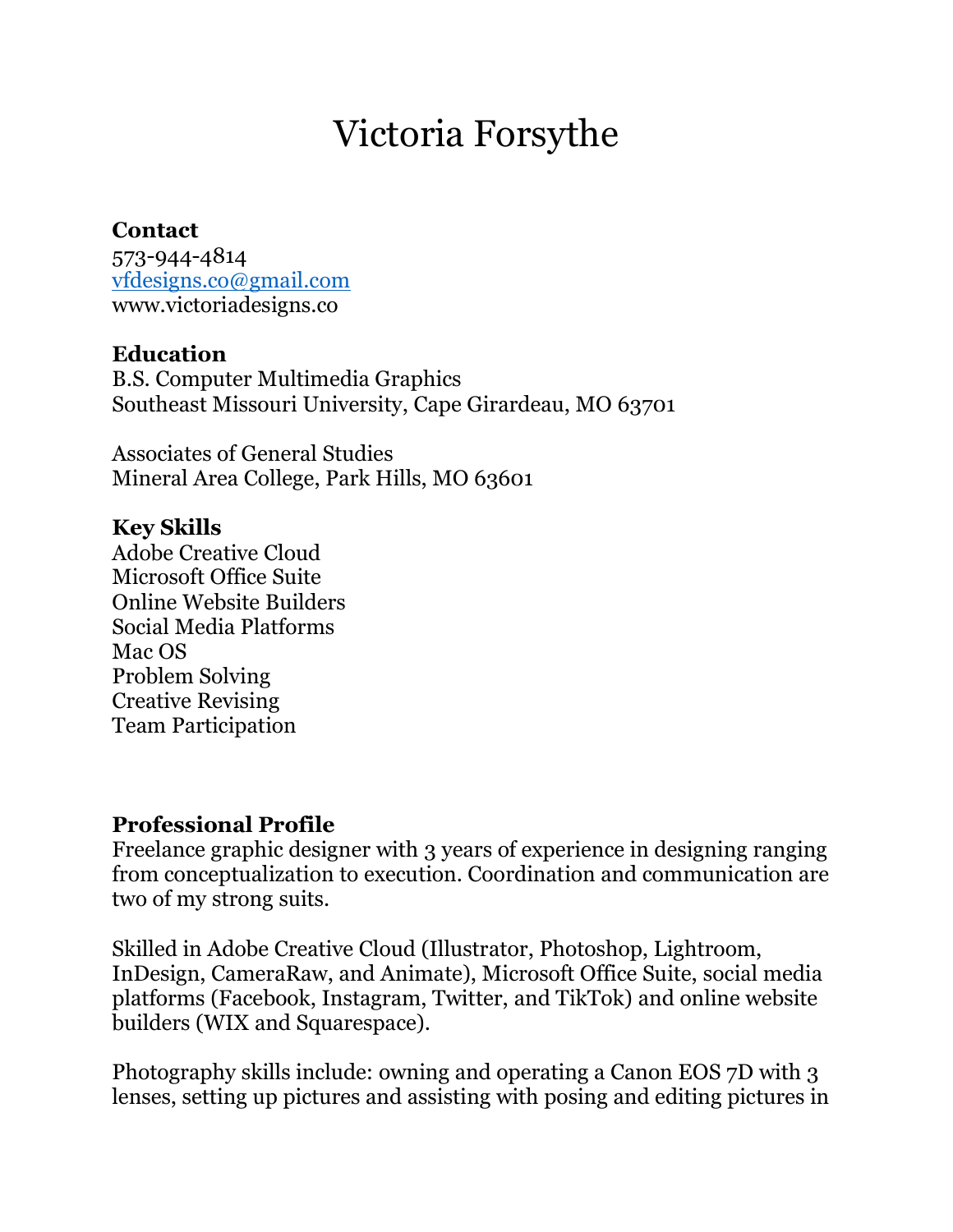a timely fashion. I am able to use creative deciphering to create a product that the client and I can be proud of.

## **Personal Experience**

Freelance Web Designer and Brand Creator 2017-Present

- Lead in designing, developing, and implementing graphics, layout, color, and publishing of websites.
- Communicating and meeting with clients to inform them of the best options for their project.
- Use of knowledge of web design builders to inform the client of how to manage their website.
- Manage up to 5 projects or tasks at a given time while under pressure to meet weekly deadlines.

Graphic Design and Event Planning Coordinator 2019-Present

- Communicate with a group of up to 12 other students in order to plan and execute events and printed elements.
- Present design ideas to a superior with success.
- Create multiple marking tools (brochures, presentations, posters, and advertisements) for a client.

## Freelance Photographer

2018-Present

- Take high-quality photos of individuals and landscape then retouch and color correct using Adobe Creative Cloud.
- Use of digital and film cameras, tripods, lenses, and flash attachments.
- Effective communication and personal relationship building with clients.

Freelance Photography Assistant 2016-Present

- Assisted a photographer in shooting family, senior, and other various photoshoots.